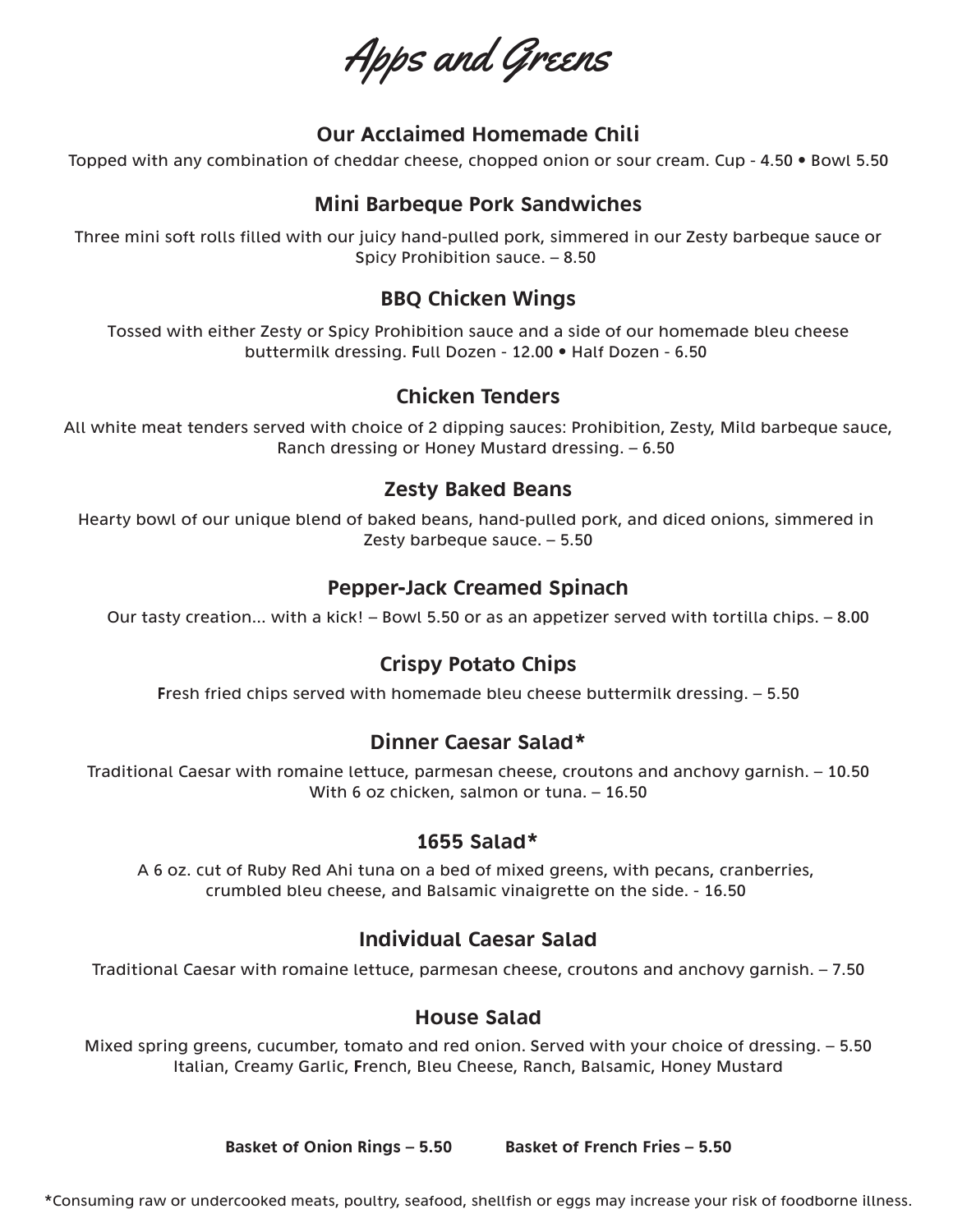Sandwiches

#### Barbeque Pork Sandwiches

Hand-pulled pork on a soft roll. Simmered in choice of Zesty or Prohibition barbeque sauce – 12.00

#### Anchor Burger\*

Half pound Angus beef served on a soft roll with lettuce and tomato. Specify grilled or raw onion – 13.00 With slice of cheese – 14.00

#### Chicken Breast Sandwich

Grilled chicken breast on a soft roll with lettuce and tomato. Choice of cheese and barbeque sauce – 14.00

### Grilled Fish Sandwich\*

Served on multi-grain bread with lettuce and tomato Salmon Filet – 13.50 • Tuna Steak – 16.50

## Zesty "Soy"natra Sandwich

Vegetarian barbeque sloppy joe served on a soft roll. Made with natural soy, green peppers, onions, tomatoes and our Zesty barbeque sauce – 9.50

#### Grilled Cheese

Choose any cheese or a combination – 9.00

Choose one side: French fried potatoes, onion rings, Idaho baked potato, steamed green beans, homemade zesty baked beans with pork, or pepper-jack creamed spinach. Also included is our own creamy cole slaw and dill pickle.

Cheese Options: American, Swiss, Cheddar, Pepper-Jack

Our Little Piglet Menu

For those under 8! All items served with dill pickle and choice of side

#### Small Fry Slab

A kid sized portion of our famous ribs basted with choice of sauce – 9.00

#### Kid's Anchor Burger

Quarter pound pure beef on a soft roll – 6.50. with cheese – 7.50

## Chicken Tenders

All white meat tenders served with barbeque sauce on the side – 6.00

## Kid's Grilled Cheese

A kid sized portion with your choice of cheese – 5.50

\*Consuming raw or undercooked meats, poultry, seafood, shellfish or eggs may increase your risk of foodborne illness.